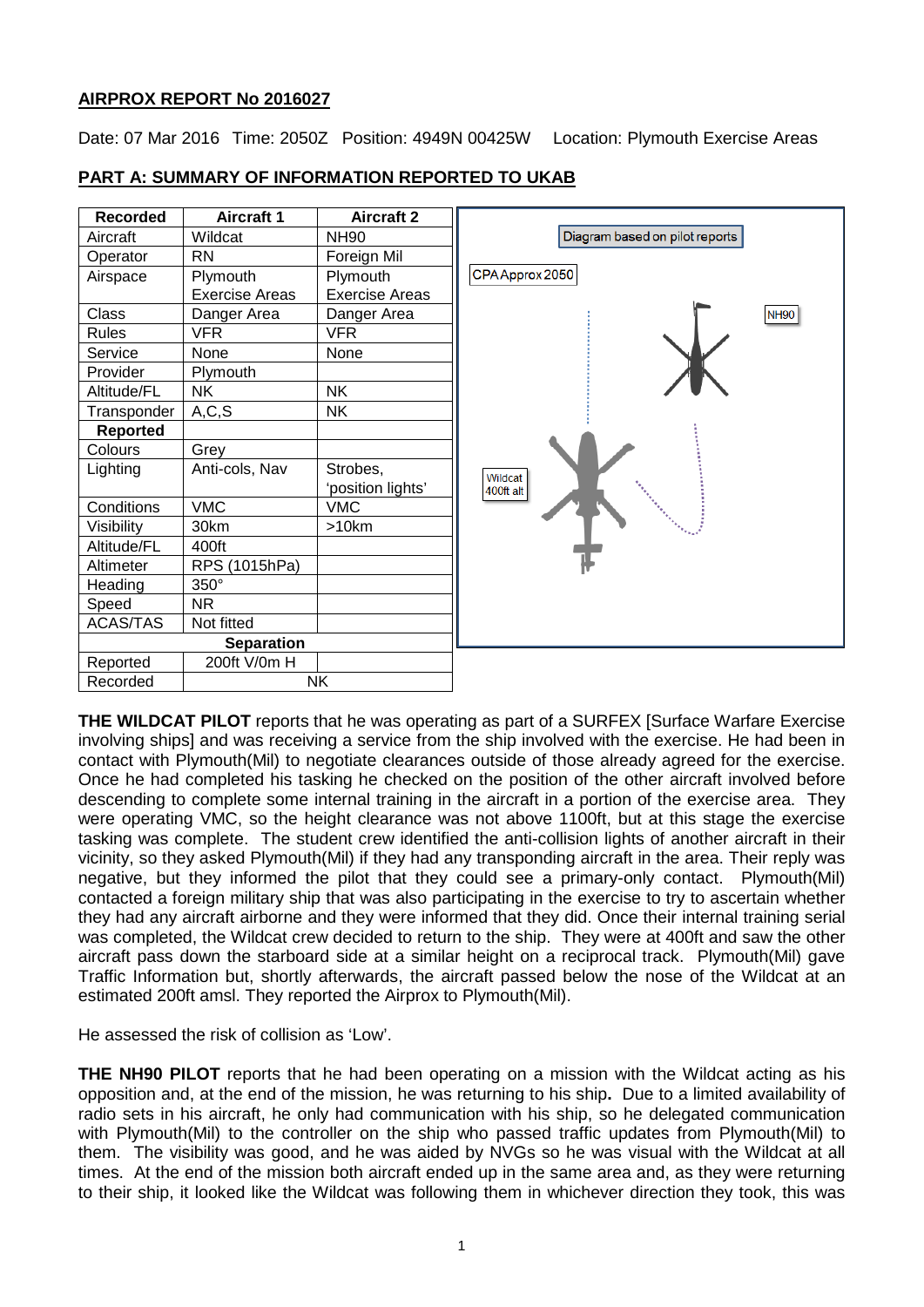likely to be because both mother-ships were in a similar position. To 'confirm' that the opponent was following them, he took a 360° turn to position the aircraft in the 9 o'clock position of the Wildcat. All the lighting on the NH90 was switched on, so the crewmembers were convinced that the Wildcat pilot was perfectly visual with their aircraft. Therefore, it was a surprise when the Wildcat started a left turn towards them. They realised later that Plymouth(Mil) were not fully aware of their position, despite their having a fully functional transponder.

**THE PLYMOUTH(MIL) CONTROLLER** reports that the Wildcat was under the control of HMS Monmouth, but monitoring the Plymouth(Mil) frequency whilst he was participating in a Surface Warfare Exercise within the Plymouth danger areas. Towards the end of the exercise, the Wildcat was on a northerly heading, returning to the ship, when the pilot asked whether there were any other aircraft operating within the danger areas. The controller informed the pilot that he was not aware of any, and nothing was showing on radar. Shortly afterwards the pilot reported that he was visual with the anti-cols of another aircraft in his 1 o'clock at a range of 3nm. The controller could then see a primary-only radar return in the reported position, and passed on this information to the pilot. Now aware of this primary contact, the controller passed updated Traffic Information as the contact appeared to pass down the right-hand-side of the Wildcat, on a southerly heading and 1nm away. As the unknown contact reached the 5 o'clock position from the Wildcat, it appeared to reverse course back onto a northerly heading and, after a while, the Wildcat pilot reported that it had just flown underneath him by approximately 200ft, and that he would be filing an Airprox. It was believed that the other aircraft could have been operating from the foreign military ship also participating in the exercise, but because it was an 'opposing force' it was operating on a different frequency.

He perceived the severity of the incident as 'Medium'.

#### **Factual Background**

The weather at Yeovilton was recorded as follows:

METAR EGDY 072050Z AUTO 16001KT 9999 NCD M01/M02 Q1015=

#### **Analysis and Investigation**

#### **Navy HQ**

The second aircraft in this Airprox has been identified as a Dutch NH90 operating from HMNLS De Ruyter which was participating in the same surface warfare exercise as HMS Monmouth. The serial was documented in the FOST Weekly Practice Program (WPP) which allocates the subdivided Plymouth, Portland and Portsmouth Danger Areas to assets undertaking FOST training. Both the RN Wildcat and Dutch NH90 were allocated to this airspace, and Plymouth Military Radar reported that advance liaison between the 2 crews had taken place.

No DASOR has been raised by HMS Monmouth in response to this Airprox. The Wildcat reports being VMC throughout the serial and was visual with the NH90. Under a "NATO Broadcast" service from Monmouth, the aircraft controller was under no obligation to pass traffic information; 2 way comms/radar are not required. A NATO Broadcast is defined as:

A form of aircraft mission control used in the absence of full capability or if the tactical situation precludes close or lose control, in which tactical/target information is passed to enable the aircraft to accomplish the assigned task. The controlling unit, when possible, provides adequate warnings of hazards, but the aircraft commander is responsible for aircraft navigation and collision avoidance. Two way communications are not pre requisite for this type of control.

Although operating in an active danger area, the Wildcat was VMC and both the Wildcat and NH90 were permitted to be in that airspace. Both aircrew knew of the other due to prior liaison and notification in the WPP. The Wildcat was not receiving an ATS from Plymouth(Mil) but traffic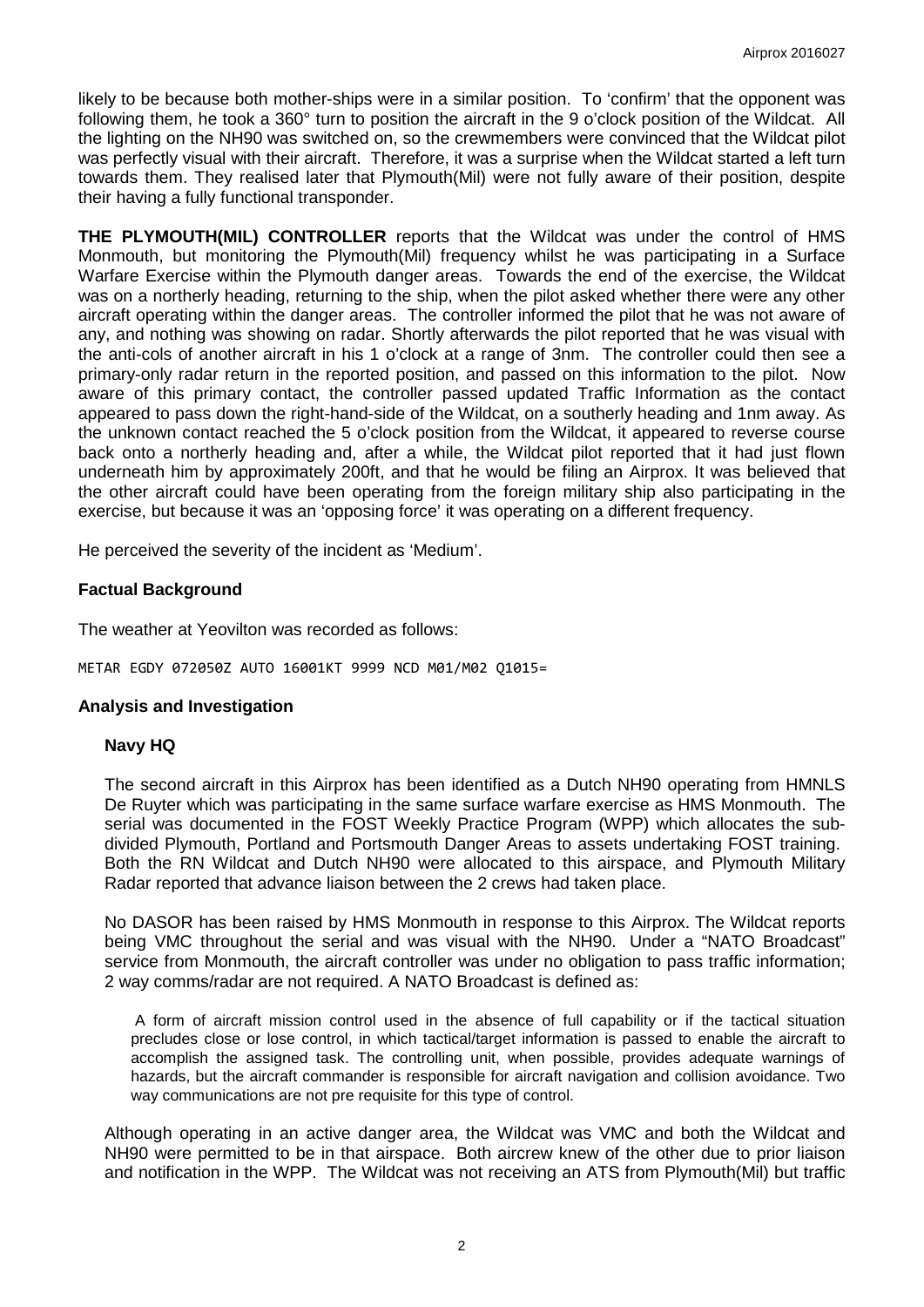information was passed when requested. Vertical separation between the aircraft was assessed as 200ft, the Wildcat pilot was visual with the NH90 and assessed the risk of collision as Low.

#### **UKAB Secretariat**

The Wildcat and the NH90 helicopter pilots shared an equal responsibility for collision avoidance and not to operate in such proximity to other aircraft as to create a collision hazard<sup>[1](#page-2-0)</sup>. The incident occurred at low-level and consequently did not show on the NATS radars, therefore the exact geometry and separation is not known.

#### **Summary**

An Airprox was reported when a Wildcat and an NH90 helicopter flew into proximity at 2050 on Monday 7<sup>th</sup> March 2016. The Wildcat pilot was operating under VFR in VMC, and listening out on the Plymouth(Mil) frequency and on the ship's exercise frequency. The NH90 was also VFR in VMC and was listening out on his ship's frequency, who were in contact with Plymouth(Mil) and passing on traffic updates to them.

### **PART B: SUMMARY OF THE BOARD'S DISCUSSIONS**

Information available consisted of a report from the Wildcat, transcripts of the relevant RT frequencies, a report from one of the air traffic controllers involved, and reports from the appropriate ATC and operating authorities.

The Board first discussed the actions of the Wildcat pilot, it was clear that the Wildcat pilot had been cleared into the exercise areas, and was receiving a NATO Broadcast Service from the ship. Without an HMS Monmouth controller report it was impossible to know whether the controller was aware of the other helicopter in the region; however, it was clear that a NATO Broadcast Service did not provide any form of separation between aircraft, participating or otherwise. Therefore, it was wholly the responsibility of both helicopter pilots to maintain their own separation. The Wildcat pilot had sought information from Plymouth(Mil), and the Board commended the Plymouth(Mil) controller for pro-actively monitoring the Wildcat and giving Traffic Information on the unknown aircraft even though he wasn't providing an ATS.

The NH90 pilot was visual with the Wildcat at all times and didn't perceive there to be a problem. Having finished the exercise, he was returning to his ship and believed the Wildcat to be doing the same. He thought that Plymouth(Mil) would be able to see his transponder and would know who he was. The Board could not be certain why that was not the case and speculated that it may have been because the transponder was unserviceable, the aircraft was too low, or it was just in an area of poor SSR coverage. However, it was clear that Plymouth could not see the squawk, and therefore could not positively identify the NH90 to the Wildcat. The Wildcat pilot was communicating directly with Plymouth(Mil), although not receiving a service, and the NH90 pilot said that his ship was communicating with Plymouth(Mil) on his behalf. However, the Board were informed that Plymouth(Mil) were only manned that evening because of fixed-wing flying and had no input into the control of the exercise, having heard the Wildcat call on their frequency, they tried to assist him, but without direct knowledge of the exercise traffic they were unaware of the position of the NH90 and only able to offer generic Traffic Information.

The Board understood that both aircraft were participating in a common exercise, had conducted liaison, would have been aware of the limitations of the exercise areas and height restrictions therein, and were both entitled to operate there. It seemed to some members that the liaison between the pilots had not been sufficiently comprehensive to cover what would occur after the exercise had terminated, and how they would de-conflict from each other during their respective recoveries. If such liaison had been made, this incident would have been avoided; the fact that the liaison was not comprehensive meant that this could very easily have resulted in a more serious and wholly

 $\overline{\phantom{a}}$ 

<span id="page-2-0"></span><sup>1</sup> SERA.3205 Proximity.